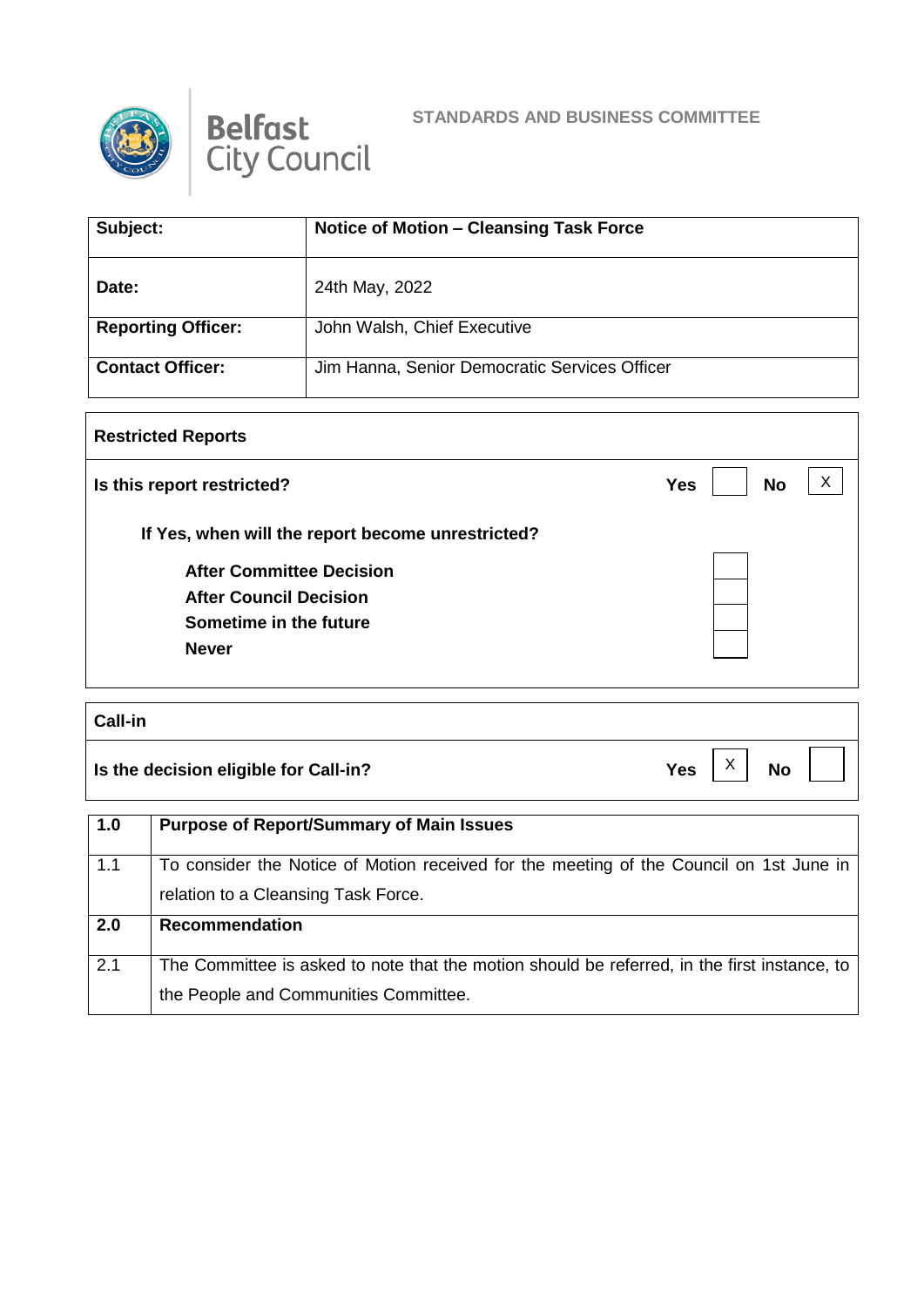| 3.0                                            | <b>Main Report</b>                                                                                                                                                                                         |                                                                                                                                                                                                                                                                                                                                                                                                      |
|------------------------------------------------|------------------------------------------------------------------------------------------------------------------------------------------------------------------------------------------------------------|------------------------------------------------------------------------------------------------------------------------------------------------------------------------------------------------------------------------------------------------------------------------------------------------------------------------------------------------------------------------------------------------------|
|                                                | <b>Key Issues</b>                                                                                                                                                                                          |                                                                                                                                                                                                                                                                                                                                                                                                      |
| 3.1                                            | The Committee will be aware Standing Orders 13 (m) to (r) as agreed by the Council at its<br>meeting on 4th October is as follows:                                                                         |                                                                                                                                                                                                                                                                                                                                                                                                      |
| 3.2                                            | (m)                                                                                                                                                                                                        | The Standards and Business Committee will have delegated authority to adopt or<br>reject Notices of Motion. The Lord Mayor will indicate at the Council meeting those<br>Notices of Motion that have been considered by the Standards and Business<br>Committee and whether such Notices of Motion were rejected or adopted. In<br>either case, the proposer only may speak on the issue at Council. |
|                                                | (n)                                                                                                                                                                                                        | The Standards and Business Committee will refer all Notices of Motion directly to<br>a standing committee when the matter to which the Notice of Motion refers falls<br>within the remit of that committee. At Council, the Lord Mayor will indicate that the<br>Notice of Motion was received and referred. There will be no speakers on such<br>Notices of Motion at Council.                      |
|                                                | $\left( 0 \right)$                                                                                                                                                                                         | The Standards and Business Committee will refer Notices of Motion for<br>consideration by full Council when the Notice of Motion relates to a strategic or<br>constitutional matter.                                                                                                                                                                                                                 |
|                                                | (p)                                                                                                                                                                                                        | The Standards and Business Committee will not have the power to amend the<br>wording of any Notice of Motion that is being referred to the full Council for debate.                                                                                                                                                                                                                                  |
|                                                | (q)                                                                                                                                                                                                        | Any amendments to Notice of Motions to be proposed at the Council are to be<br>furnished at least one day in advance of going to the full Council and will be<br>circulated to Party Group Leaders in advance of the Council meeting.                                                                                                                                                                |
|                                                | (r)                                                                                                                                                                                                        | In referring any matter to the full Council, the Standards and Business Committee<br>may determine to restrict contributions to the debate in relation to any Notice of<br>Motion to one per political party. At the Council meeting, the Lord Mayor will<br>clearly indicate if the restriction applies.                                                                                            |
| 3.3                                            | The following motion has been received:                                                                                                                                                                    |                                                                                                                                                                                                                                                                                                                                                                                                      |
|                                                | <b>Cleansing Task Force</b>                                                                                                                                                                                |                                                                                                                                                                                                                                                                                                                                                                                                      |
|                                                | "This Council will establish a Cleansing Task Force, to address the escalating problem of<br>street cleanliness in both neighbourhoods and the City Centre, and the service delivery of<br>bin collection. |                                                                                                                                                                                                                                                                                                                                                                                                      |
| everything in our power to address this issue. |                                                                                                                                                                                                            | Having clean neighbourhoods is a necessity for our ratepayers and this council must do                                                                                                                                                                                                                                                                                                               |
|                                                | Regular bin collections are vitally important to the health and wellbeing of our citizens,<br>however, large numbers of streets are being missed on a weekly basis.                                        |                                                                                                                                                                                                                                                                                                                                                                                                      |
|                                                |                                                                                                                                                                                                            | The Cleansing Task Force will consist of elected members from each party, senior<br>management, cleansing management and convened by the Lord Mayor (Ard-Mhéara).                                                                                                                                                                                                                                    |
|                                                |                                                                                                                                                                                                            |                                                                                                                                                                                                                                                                                                                                                                                                      |